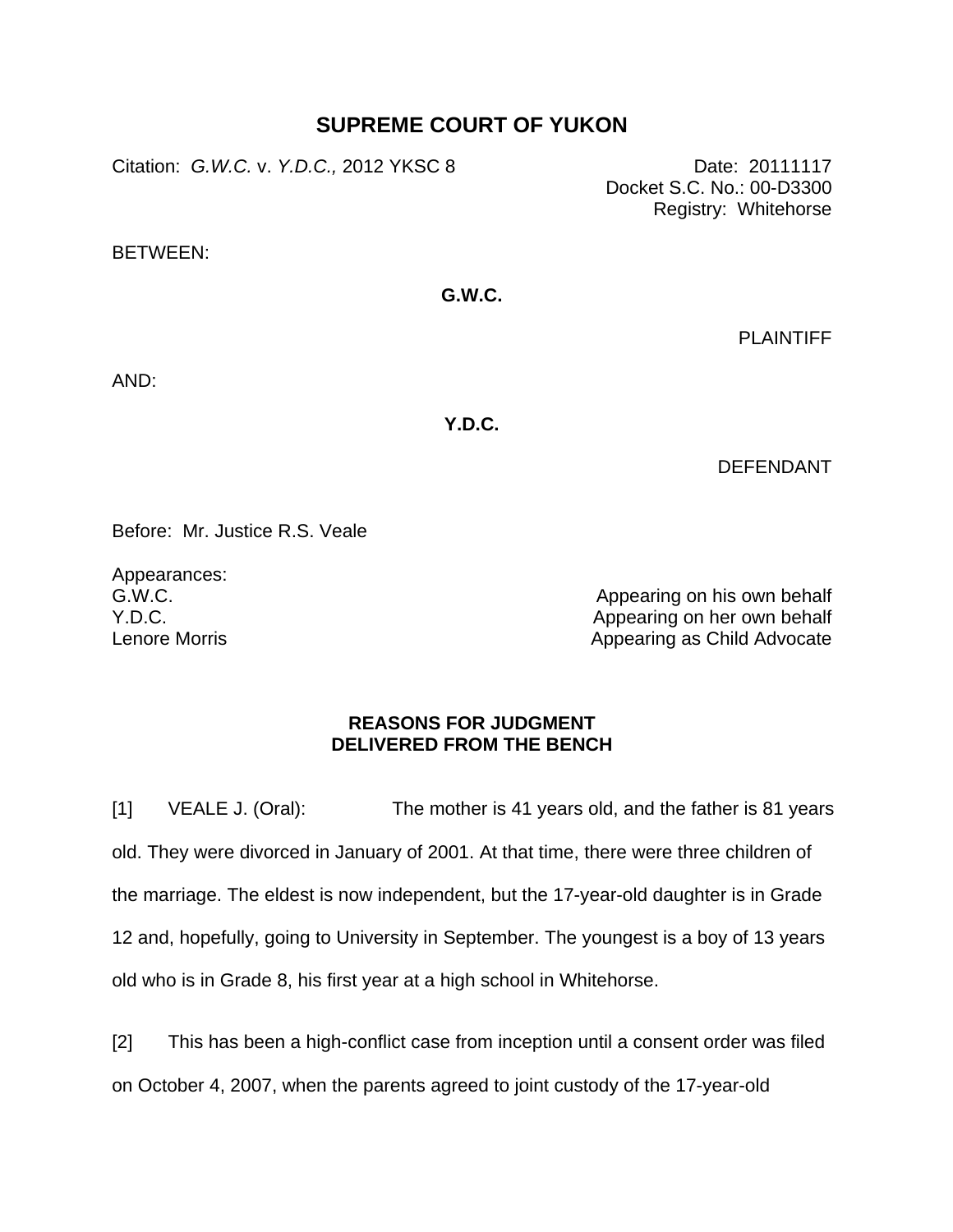daughter and the 13-year-old son, with the primary residence of the daughter and son being with the mother from September to June, and the father in July and August of each year. Although the Court did not see activity on the file from October 4, 2007, until recently this year, it obviously has not always been amicable on the financial side of the relationship, but the consent order that I am referring to did have a clause which indicated that there would be no child support paid by either the mother or the father. The father now applies to vary the consent order with respect to the 13-year-old son to essentially flip the consent order so that the son remains with him as his primary residence from September to June, and with his mother for July and August of each year. The mother opposes the application.

[3] A child advocate was appointed, and she has given a full report based on the wishes of the 13-year-old son. The son's preference to change his primary residence has been expressed for some months now, since the spring of the year, and the parents have made their best efforts. They are both good parents, and they have made their best efforts to resolve the matter but have been unable to do so. The son, from all appearances, in terms of the view of the Child Advocate and a letter dated August 24, 2011, that he sent to his mother indicating his preference to live with his father during the school year has a considerable maturity. In my view, the letter certainly expresses his maturity and his desire to move in with his father. I will make one quote from it. He says:

> I would like to change the agreement to where I have permanent residence with dad but may visit whenever I want for as long as I want as long as it does not interfere with any preplanned activities or trips. It looks like it has worked well with [sister] B. and that she is happy with it. I would also like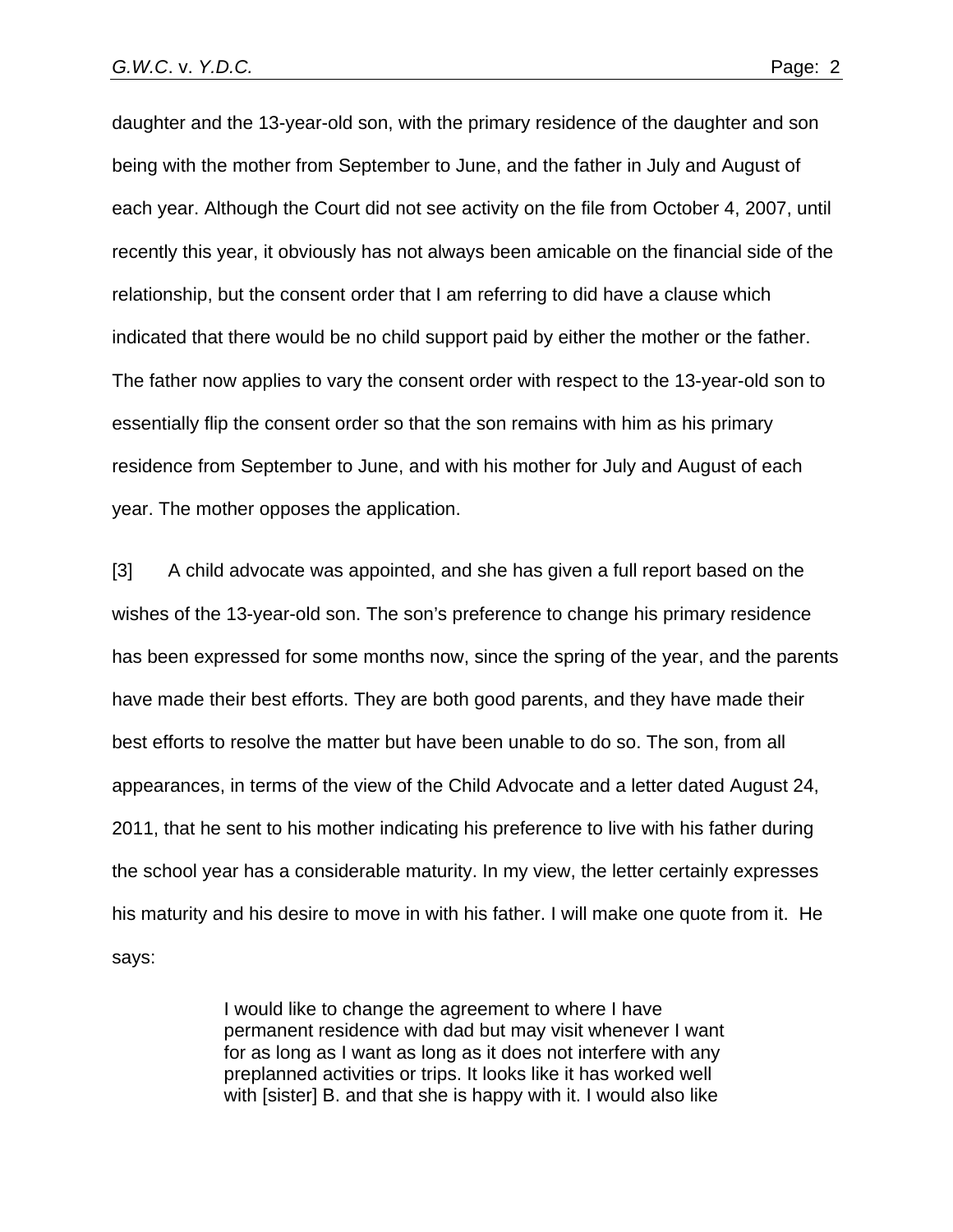to say that this is not because I don't love you or that I don't want to live with you because that is not the case. I love you very much, I just hope you can understand this.

It is a very poignant letter from a young man who clearly wants to keep peace in the valley with both parents, but is expressing a preference for a change since 2007.

[4] I am satisfied from the evidence presented that there has been a material change in circumstances. Firstly, the son is now 13 and, in my view, his wishes, although not determinative, must be heard and respected. Secondly, the mother moved her residence from a suburban neighbourhood in Whitehorse to a neighbourhood at the edge of the community, some 15 to 20 minutes from the downtown area. Thirdly, the son is acutely aware that his father is getting older, and he has expressed an interest in spending more time with him. Fourthly, the father happens to live very close to the school that the son attends, his first year in high school. That, of course, still leaves an assessment of the best interests of the son, but I am satisfied that the same factors that constitute the material change in circumstance support the preference of the son to live with his father. I am quite satisfied that it is in the best interests of the son to have his primary residence with the father from September to June, and with the mother from July and August.

[5] I have, though, in stating that, expressed that it is not going to be a relationship where he can come and go as he wishes. The order will be in the same terms as the consent order of 2007. I should indicate that it has been a practice in this court to give serious consideration to the wishes of a child at age 12, sometimes earlier, but certainly at age 12, my view is that there is a general maturity that a child has and their wishes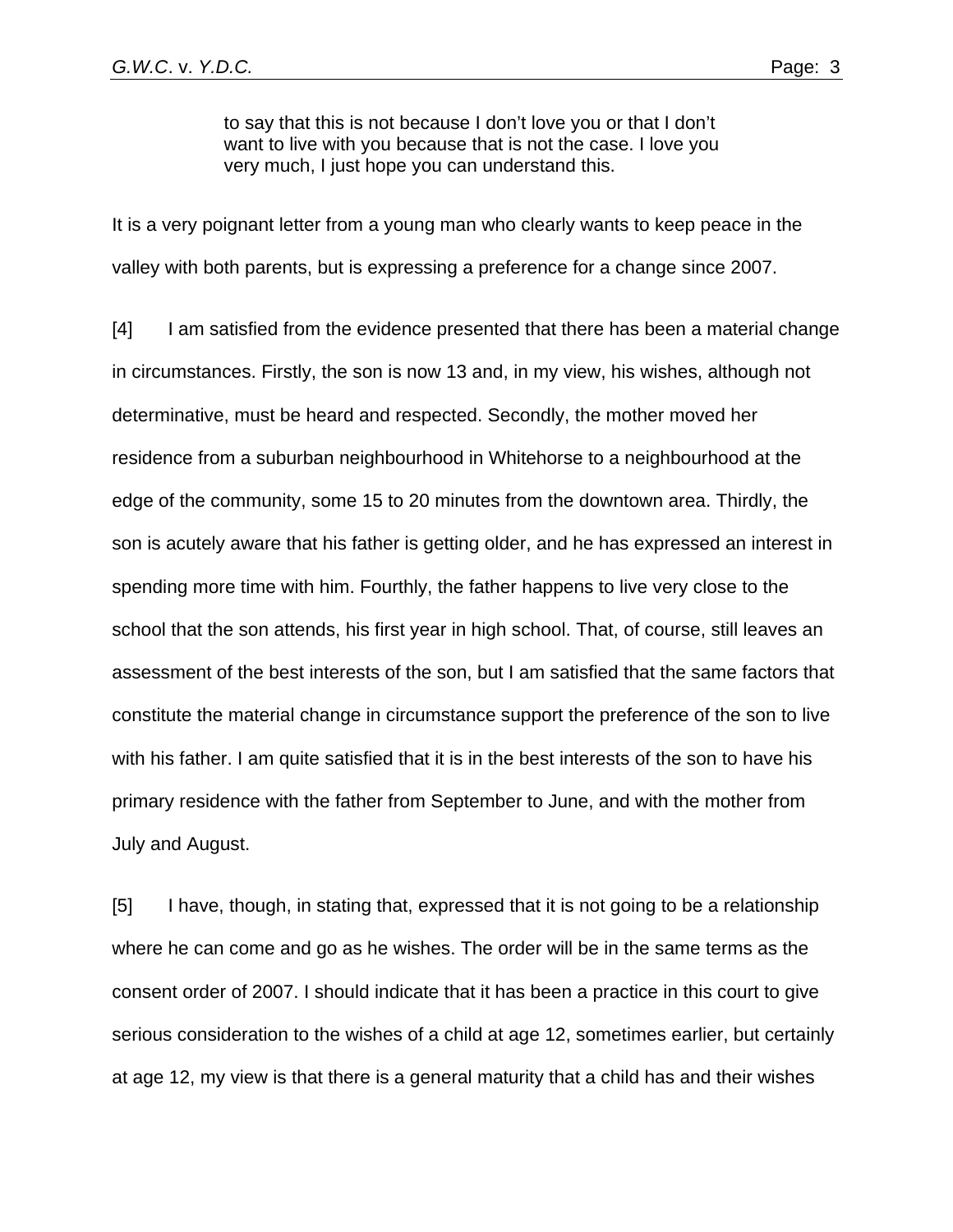should be respected at that age. It is very difficult, sometimes, with teenaged children when you ignore their wishes, and sometimes they have to be ignored because children have to remember that it is the parents and the Court, ultimately, that determine where they live. I adopt the reasons that have been given in the recommendation of the Child Advocate. She is satisfied, and so am I, that the son is not being influenced by the father and genuinely wishes to spend more time with the father.

[6] I therefore conclude that the consent order will remain in effect, except that the primary residence of the 13-year-old son will be with the father from September to June, and with the mother from July through August.

[7] I understand that the mother has made an application that the father pay child support for the children, prospectively and retroactively, and I am not in a position to hear that application at this time because it is in some detail, from reading the material, so I am going to adjourn that to a later date. The only date that I have is January 30 at 2:00 p.m., and I am going to ask whether that is an acceptable date to the parents.

[8] Did you hear that? I am sorry, I was not raising my voice, but January 30 at 2:00 p.m. for the financial issues.

[9] THE PLAINTIFF: No, I think I have most of it.

[10] THE COURT: Are you available then, Ms. --

[11] THE DEFENDANT: Yes, I am.

[12] THE COURT: Thank you, Ms. C. I would honestly hope that you